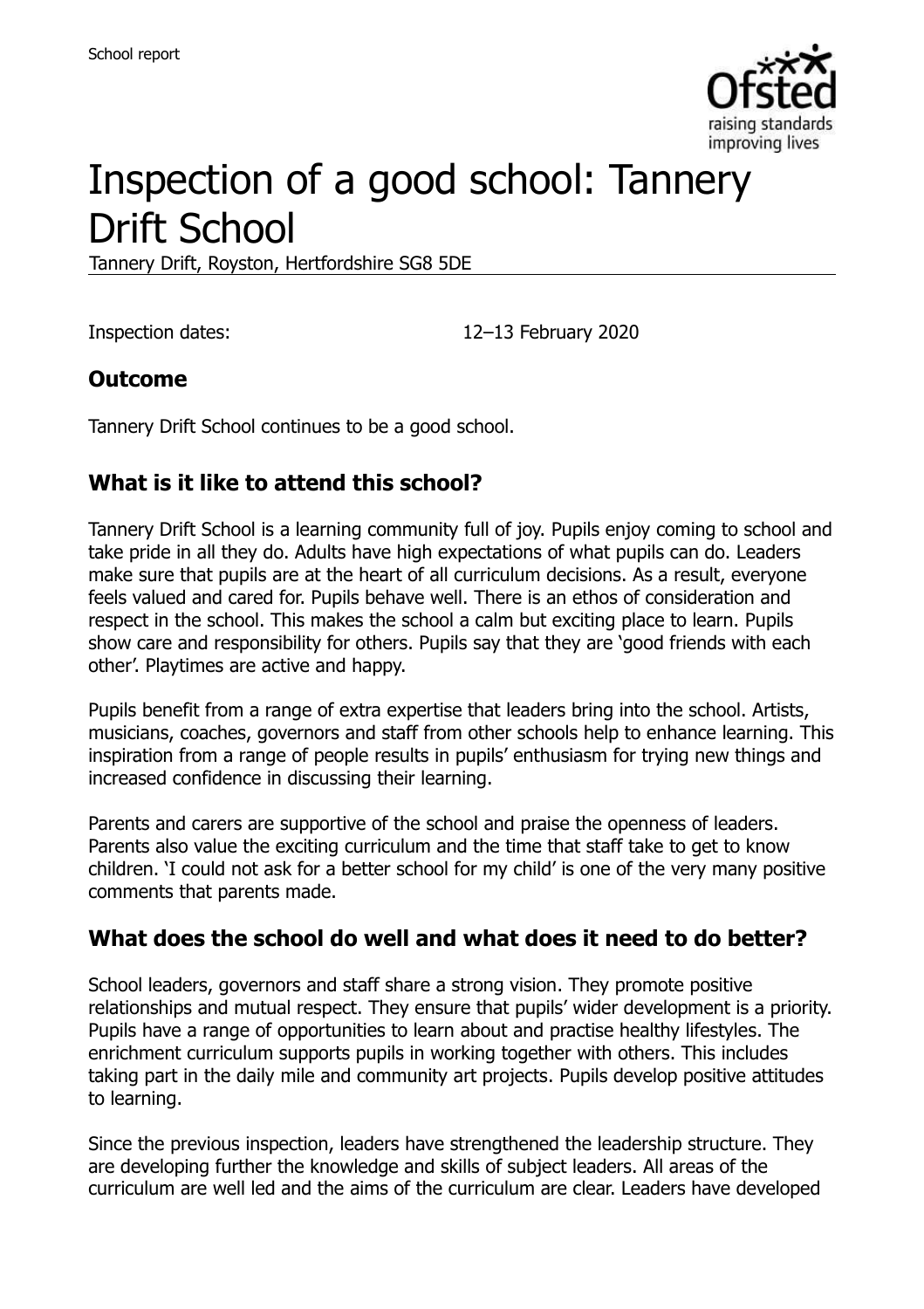

effective systems for managing staff workload and staff feel that their well-being is considered by leaders in decision-making.

The pupil premium leader and the special educational needs and/or disabilities (SEND) leader work well together to ensure that pupils are supported. Teachers are held to account for progress through robust systems of regular meetings with the SEND leader and headteacher. As a result, pupils with SEND and those who are disadvantaged achieve well.

Pupils read well and often. Reading is the cornerstone of the curriculum. Teachers and pupils talk about stories enthusiastically. The school has developed enticing reading corners in all classrooms. Staff and pupils highly value the library. Phonics is taught effectively. Most pupils have learned to read by the end of key stage 1. The small number of pupils who need extra support in key stage 2 have books which are well matched to their phonics skills.

Children in the early years foundation stage learn the basic skills of reading and mathematics as soon as they start at Tannery Drift. Teachers prioritise the importance of listening skills. As a result, very young children listen to extended stories well. This is because teachers know the curriculum and are skilled at engaging children with props and their 'story voices'. Because of this well-planned and well-sequenced curriculum, children are prepared and ready to learn to read.

Leaders have begun to apply the same level of rigour and sequencing to other curriculum subjects. In these subjects, it is clear that pupils are beginning to build on their learning over time.

In art, pupils have gained a range of skills and knowledge in painting, printing, sculpture and drawing. This results in good-quality work. In lessons, pupils work well together and reflect and review what they have achieved. They are also encouraged to use others' ideas to improve their work.

In history lessons, pupils can identify how the modern world has been changed by developments made thousands of years ago. Younger pupils talk about significant people from history and why they are so important. They remember main facts from the current sequences of teaching and develop vocabulary related to the past.

Staff use each other's skills and knowledge to develop their own subject knowledge and expertise. Leaders made it a priority to ensure that gaps in understanding in subjects such as history are filled. They have reorganised the curriculum so that this can happen. In some curriculum areas, this is in the early stages of development and there are gaps in pupils' understanding, for example when pupils need knowledge of geography in history lessons but are unsure of the names of different continents and countries.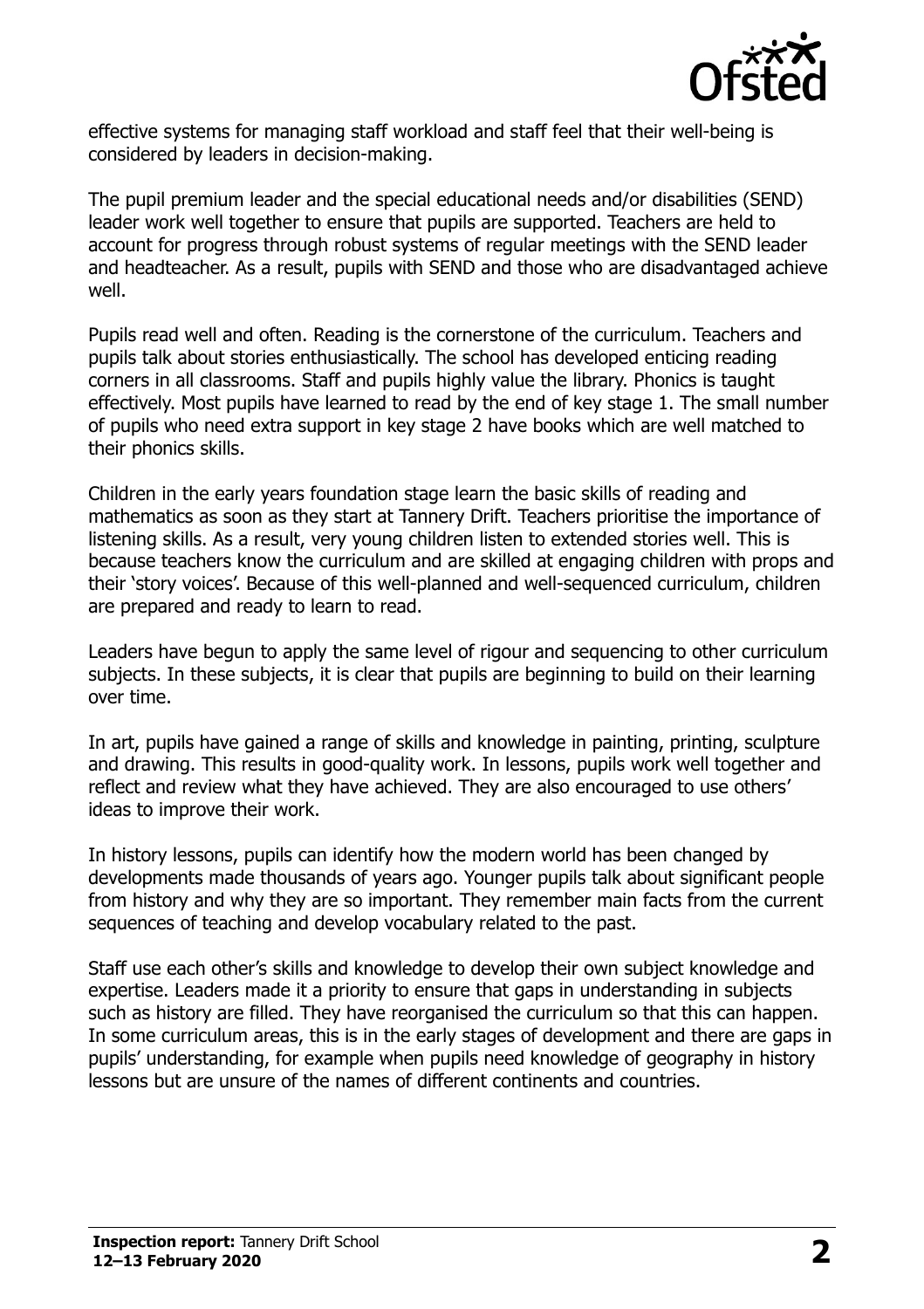

## **Safeguarding**

The arrangements for safeguarding are effective.

The very positive relationships in the school ensure that pupils behave well and are safe. Parents say that their children feel safe and 'bullying is practically unheard of'. Leaders carry out the required employment checks on all adults who work with children at the school.

Adults know pupils and their families well and work effectively with other agencies. Records of concerns show actions are taken to address issues quickly. Staff are very clear about how to report concerns. Governors check safeguarding processes routinely and support leaders in taking additional steps to improve systems.

## **What does the school need to do to improve?**

## **(Information for the school and appropriate authority)**

 In some curriculum subjects, pupils' understanding is not as secure as it is in others. This makes it harder for them to link new learning to what has come before. Leaders need to ensure that teachers check that pupils are secure in their knowledge, skills and understanding before new content is introduced.

### **Background**

When we have judged a school to be good, we will then normally go into the school about once every four years to confirm that the school remains good. This is called a section 8 inspection of a good school or non-exempt outstanding school. We do not give graded judgements on a section 8 inspection. However, if we find some evidence that the school could now be better than good or that standards may be declining, then the next inspection will be a section 5 inspection. Usually this is within one to two years of the date of the section 8 inspection. If we have serious concerns about safeguarding, behaviour or the quality of education, we will convert the section 8 inspection to a section 5 inspection immediately.

This is the second section 8 inspection since we judged the school to be good on 7 February 2011.

### **How can I feed back my views?**

You can use [Ofsted Parent View](https://parentview.ofsted.gov.uk/) to give Ofsted your opinion on your child's school, or to find out what other parents and carers think. We use Ofsted Parent View information when deciding which schools to inspect, when to inspect them and as part of their inspection.

The Department for Education has further quidance on how to complain about a school.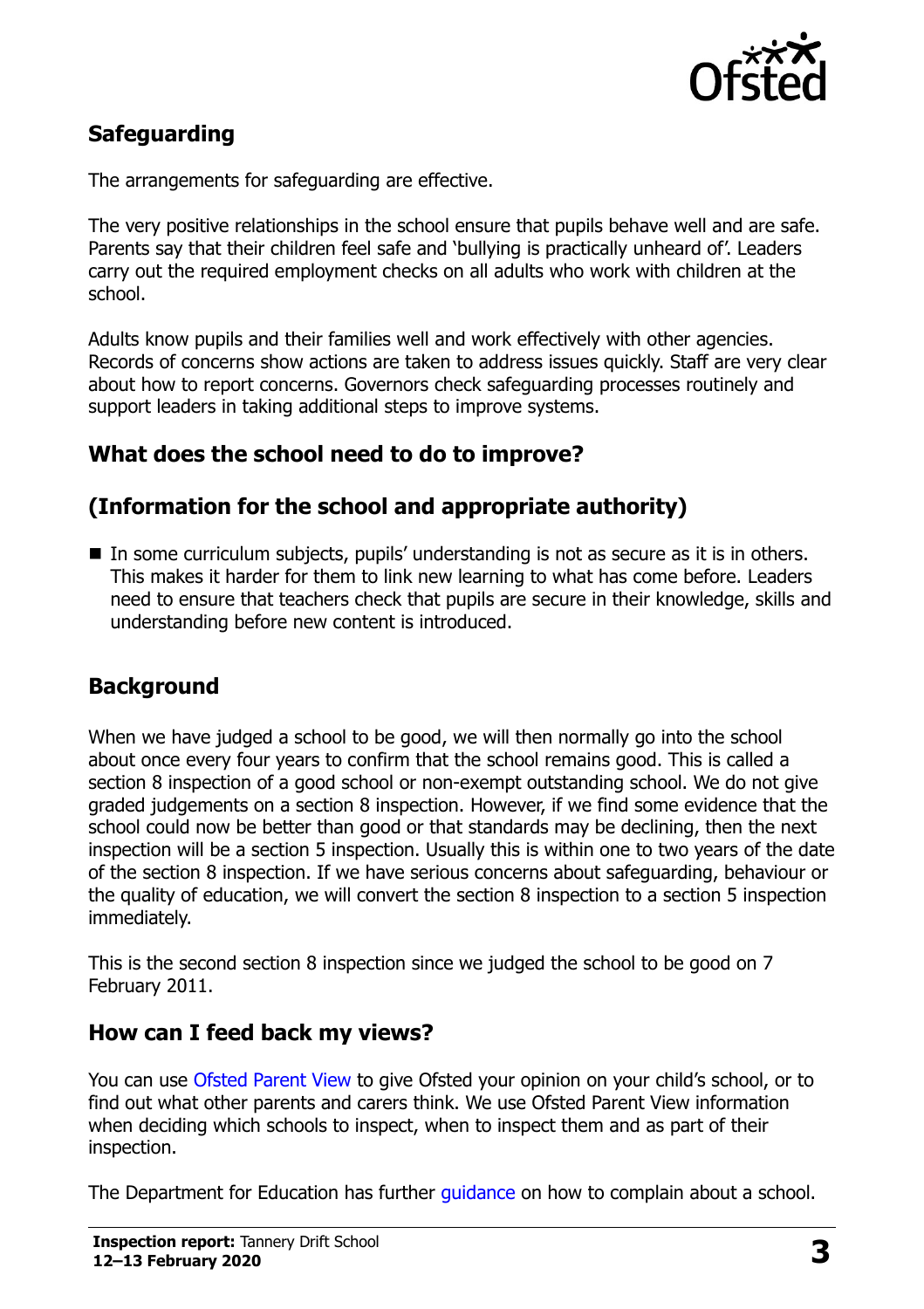

If you are the school and you are not happy with the inspection or the report, you can [complain to Ofsted.](https://www.gov.uk/complain-ofsted-report)

## **Further information**

You can search for [published performance information](http://www.compare-school-performance.service.gov.uk/) about the school.

In the report, '[disadvantaged pupils](http://www.gov.uk/guidance/pupil-premium-information-for-schools-and-alternative-provision-settings)' refers to those pupils who attract government pupil premium funding: pupils claiming free school meals at any point in the last six years and pupils in care or who left care through adoption or another formal route.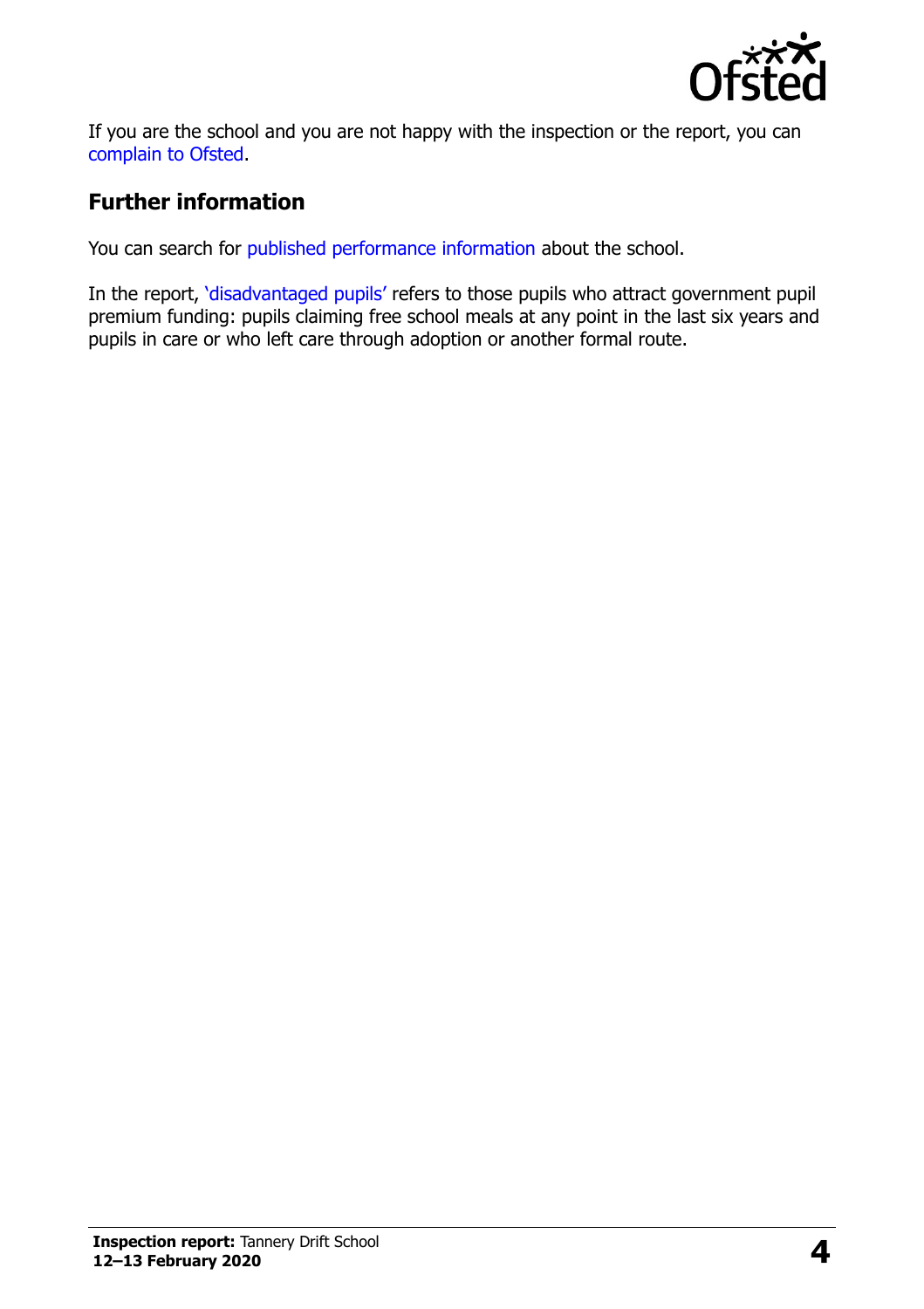

## **School details**

| Unique reference number             | 117134                        |
|-------------------------------------|-------------------------------|
| <b>Local authority</b>              | Hertfordshire                 |
| <b>Inspection number</b>            | 10121448                      |
| <b>Type of school</b>               | First                         |
| <b>School category</b>              | Community                     |
| Age range of pupils                 | $3$ to 9                      |
| <b>Gender of pupils</b>             | Mixed                         |
| Number of pupils on the school roll | 306                           |
| <b>Appropriate authority</b>        | The governing body            |
| <b>Chair of governing body</b>      | Phil Oddy                     |
| <b>Headteacher</b>                  | Anna Greetham                 |
| Website                             | www.tannerydrift.herts.sch.uk |
| Date of previous inspection         | 11 May 2016                   |

## **Information about this school**

- The school has expanded in the last few years and pupil numbers have increased.
- The school has a nursery for three-year-olds.
- The proportion of pupils known to be disadvantaged is below the national average.
- The proportion of pupils with SEND is in line with the national average.
- The proportion of pupils with an education, health and care plan is below the national average.

## **Information about this inspection**

- During this inspection, I met with the headteacher, the senior leadership team, the SEND lead, teachers, governors and pupils.
- I considered reading, phonics, history and art in depth as part of the inspection. I spoke to leaders of these subjects. I visited lessons, spoke with pupils and teachers, listened to pupils read and looked at pupils' work and documentation to understand the quality of education in these subjects.
- I considered the 116 responses to Ofsted's online parent questionnaire, Parent View, and 83 responses to Ofsted's free-text facility. I spoke with staff and pupils to gain their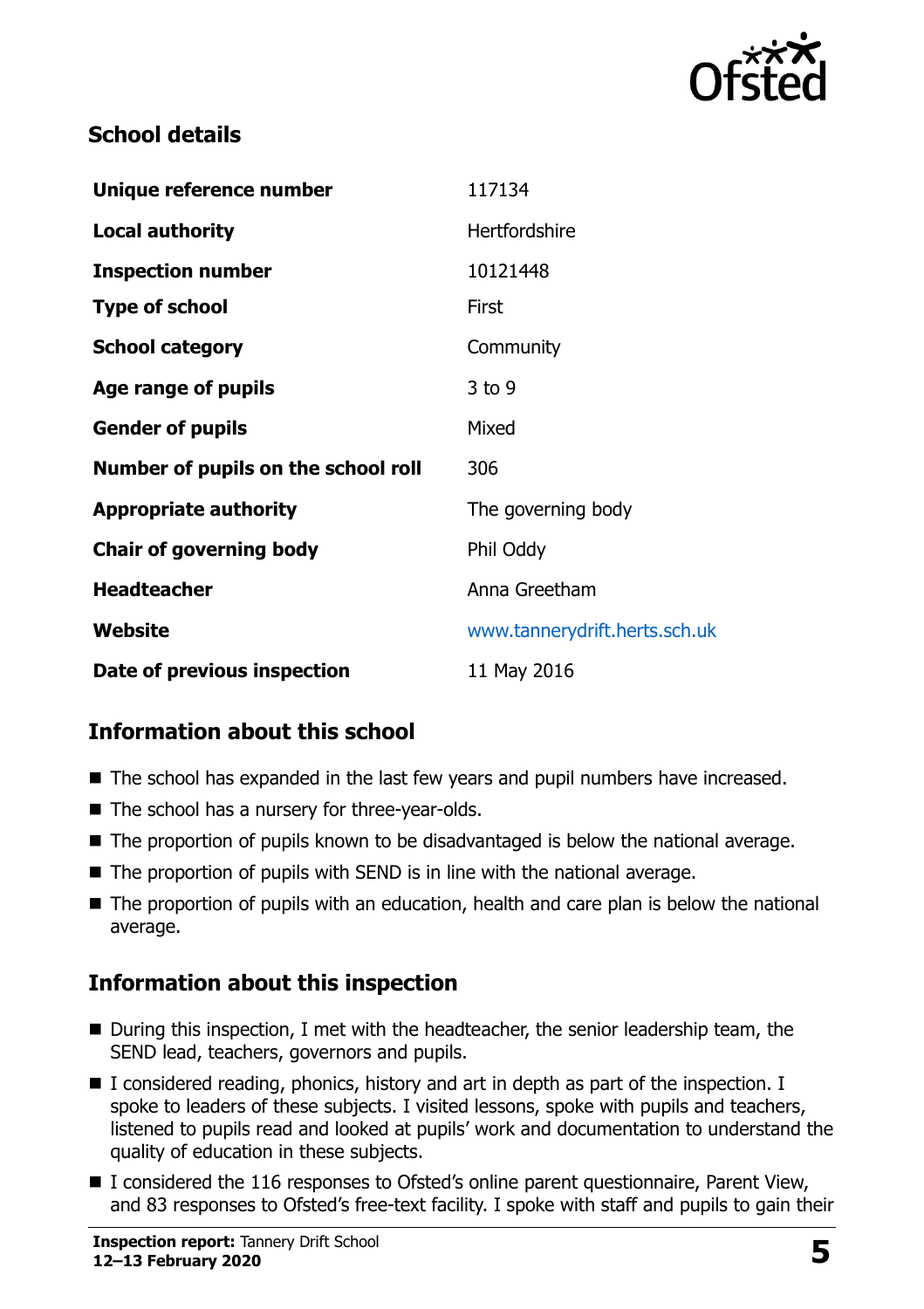

views of the school. I also spoke with parents on the playground at the beginning of the day.

■ I examined the single central record and conducted interviews with leaders, pupils and staff on behaviour and safeguarding.

#### **Inspection team**

Debbie Rogan, lead inspector **Ofsted Inspector**